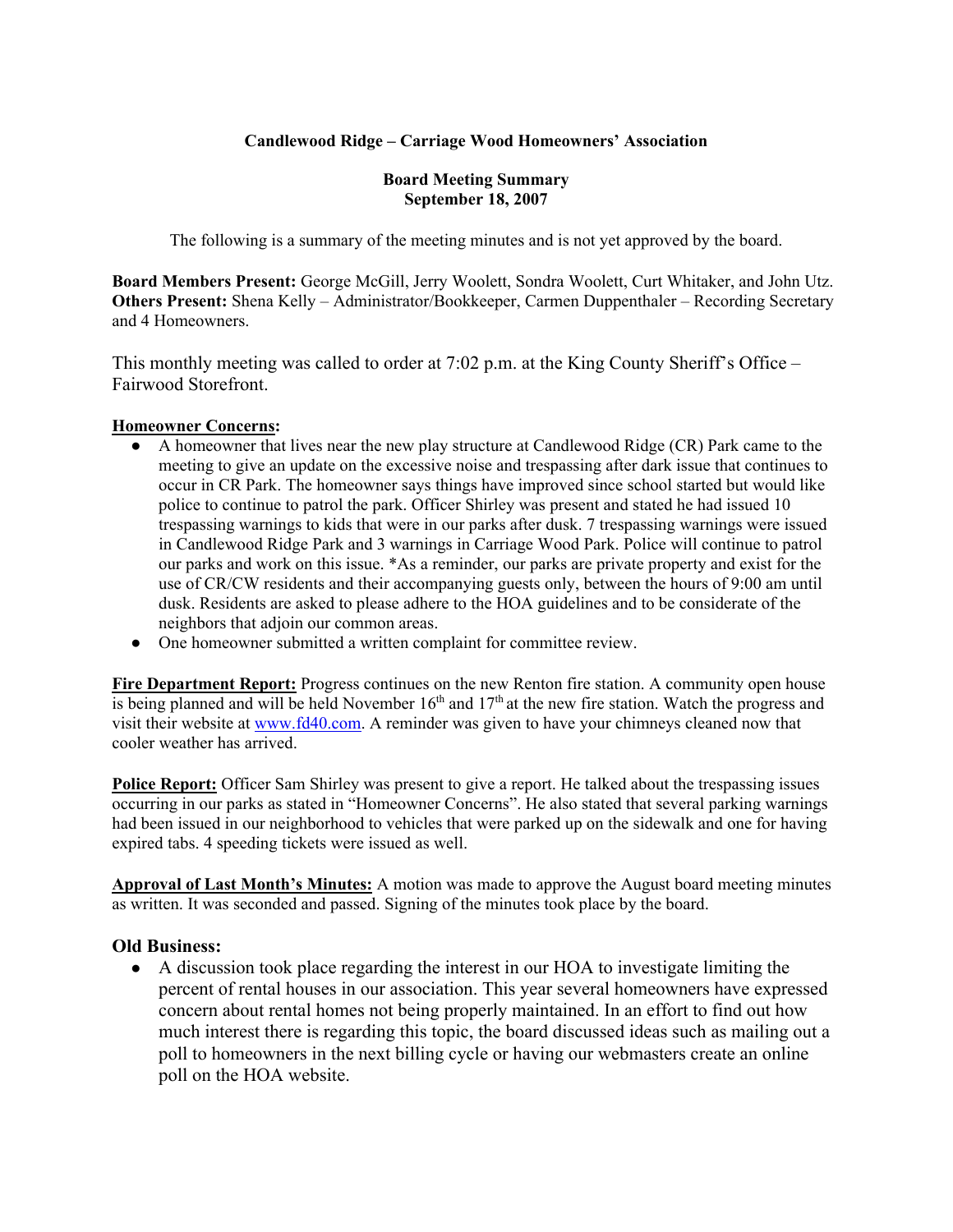**New Business:** Nothing to report.

## **Common Areas Report:**

- The retention pond located along SE  $184<sup>th</sup>$  St. in CW was cleaned up. The county has indicated a new fence will be installed, but haven't told the HOA when. The workers doing the pond cleanup did not know anything about putting up a new fence.
- Canber (our landscape maintenance company) has provided a proposal for a new three-year maintenance contract. There is an increase of \$1846.32 per year over the previous contract, however it is still considerably less than competing bids submitted three years ago. A motion was made to approve Canber's proposal as written. The board passed the motion.
- Vandals damaged 10 sprinklers along the street in Carriage Wood Park around the  $27<sup>th</sup>$  of August. Canber has repaired the damage at a cost of \$418.00. The damage was reported to the Sheriff's department and a case number was assigned.
- At the HOA's request, Soos Creek has turned off the water in our common areas until next summer.
- Clean up of an encroached area in Carriage Wood Park was accomplished on September  $18<sup>th</sup>$ . A bill will be provided to the homeowner who destroyed the greenbelt common area.

**Architectural Report:** 23 new ACC request forms were received since last months meeting as follows:

- 3 Fences
- 8 House Paint
- 2 Windows
- 3 Roofs
- 1 Shed
- 3 Garage Doors
- 1 Siding
- 1 Mailbox
- 1 for a date extension

One warning/reminder letter was submitted to a homeowner who began a project without first submitting an ACC Request Form and receiving approval for the project. Failure to submit the form can result in a \$100 non-recurring fine.

A new CR/CW HOA Architectural Control Request Form is now available for homeowner use on our website at www.crcwhoa.org. All architectural Control Request Forms need to be signed and submitted by mailing to the HOA address at P.O. Box 58397, Renton, WA, 98058. Email request forms will not be processed.

As a reminder, it is the homeowner's responsibility, not the contractor, to insure an ACC request form signed by the homeowner is submitted and approval received prior to commencing external home improvement projects. The ACC has up to 30 days to respond to an ACC request but tries to respond much sooner. It is recommended that if a response to an ACC request has not been received within two weeks, the homeowner contact the ACC Chairperson via email at  $\arph{\text{architecture}}(a)$  crcwhoa.org or by leaving a voice message at 425-227-4227. ACC request forms can be found in the Fairwood Flyer or on the HOA website at www.crcwhoa.org. *Please do not contact the ACC Chairperson via a home phone number.* Thank you.

**Complaints Negotiations Report:** Complaints Chairperson not present at the meeting but a report was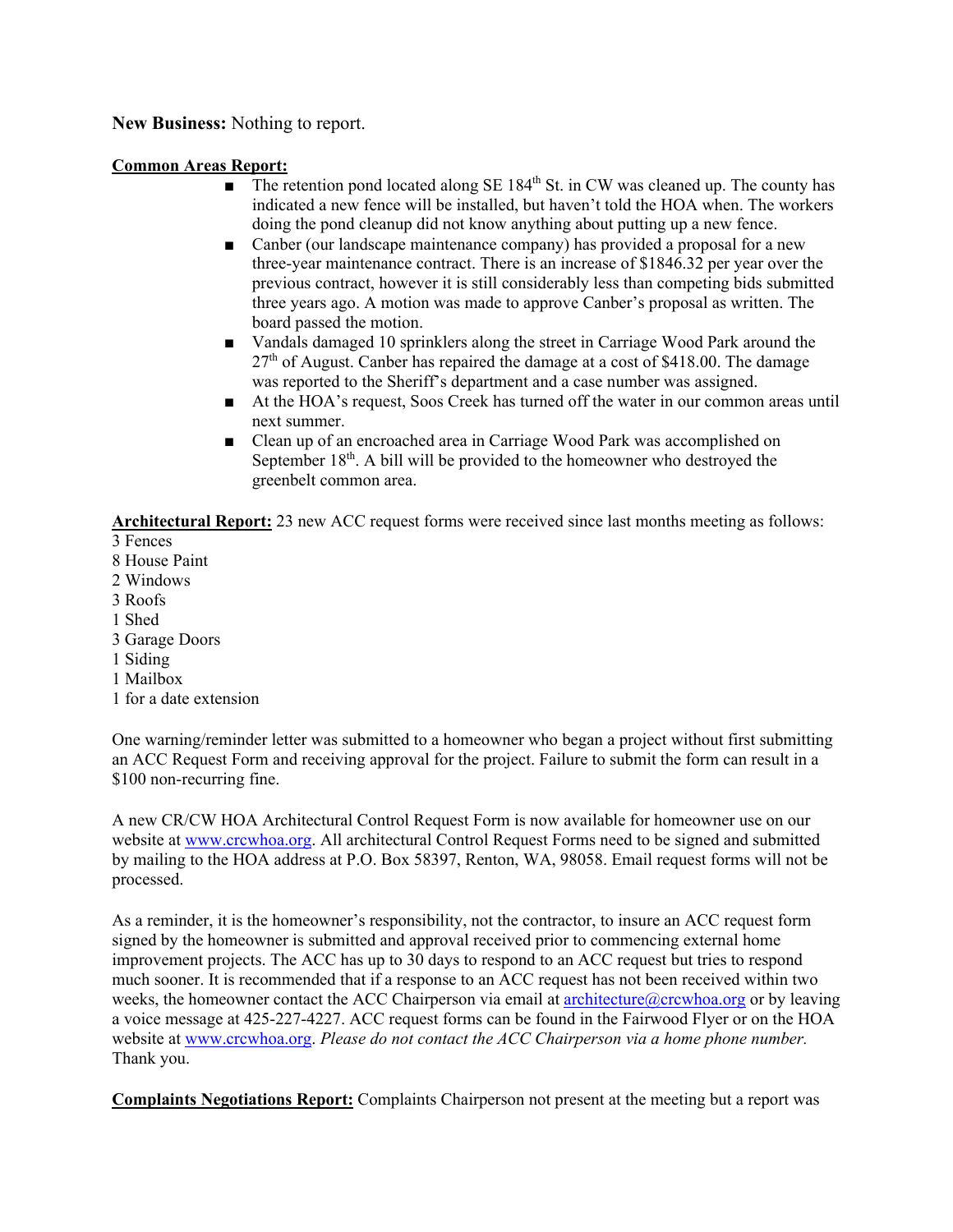submitted via email and reviewed at the meeting. Since last meeting, 2 new complaints were received. 38 additional complaints are pending and are in the complaints process.

The types of ongoing complaints for September 2007 are:

 $8 - House$ 

 $28 - Yard$ 

1 – Home Business

9 – Vehicles

The complaints committee is planning to meet this coming week. A homeowner commented that she had sent several emails to the complaints committee and would appreciate receiving a quicker response.

As a reminder, all complaints must be received in writing and signed by the author. Your name, address and phone number must be included on the written complaint so the HOA can notify you that the issue is being addressed. You may then mail your complaint to the HOA address at P.O. Box 58397, Renton, WA, 98058. The HOA will keep confidential, to the full extent of the law, all personal information that is submitted, including the complainant's name. Complaint forms can also be found on the HOA website at www.crcwhoa.org.

**Legal and Insurance Report:** Brief discussion. A motion was made to transfer \$1720.62 from the legal reserve fund to the general operating fund to pay for the repairs of the infringing homeowner in Carriage Wood Park. The board passed the motion.

**Treasurer's Report:** The August Budget Comparison and Capital Improvement Fund reports were presented and reviewed. Overall our financial statements indicate our HOA is in good shape. We are slightly over budget in some areas, such as postage and legal, and slightly under budget in others such as Sheriff's patrol and utilities. In August 36 hours of patrolling services were provided by King County. At the end of August approximately \$4500 has been committed for the patrolling services and based on the limited feedback, it appears to be providing the desired affects. Recently emphasis has been placed on enforcing the HOA rules, which prohibit activities in our parks after dark. Patrolling will continue at about the same level in October.

**Committee Reports: Rules & Regulation (R&R) Committee –** No report this month.

**Park Usage Committee** – No report this month.

**Capital Improvement Committee** – The Plano Bros have been contacted to begin work on repairing several additional segments of the asphalt path in Candlewood Ridge Park at a cost not to exceed \$16,000. A start date has not yet been provided.

**The Welcoming Committee** – If you are new to the neighborhood and would like an HOA information packet, call the HOA phone number at (425) 227-4227 and leave a voice message or send an email request to info@crcwhoa.org.

**Block Watch Committee** – If you are interested in resurrecting this important committee please contact the HOA. Volunteers for block watch captains are needed. (425) 227-4227. You can also call the King County Sheriff's Office Fairwood location at (206) 296-3846 to get information on setting up a Block Watch Program.